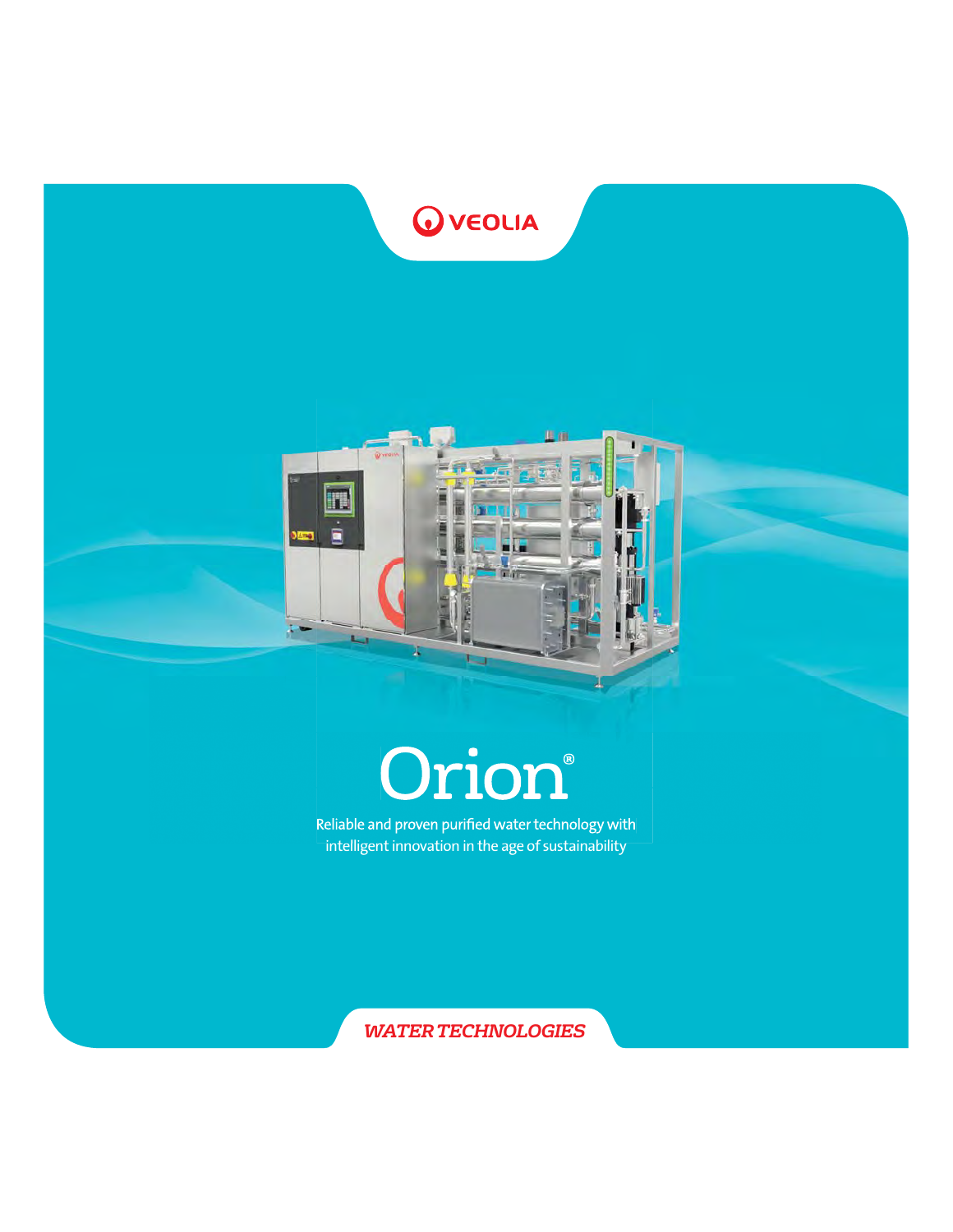The next generation of innovative purified water treatment systems for the pharmaceuticals, generics, healthcare and biotechnology markets.

The Orion  $\parallel$  is a premier, fully validated standard system:

Meeting the quality standards of current USP and Ph Eur purified water and Ph Eur highly purified water.

Fully compliant with FDA, cGMP and GAMP requirements.

Manufactured and designed in accordance with the ISPE guidelines for water and steam.

Delivering critical high performance in a sustainable manner is key for this high technology product. Energy and water-saving technology, combined with operator-friendly HMI information is displayed to allow cumulative key operational parameters to be measured. Our new and improved skid, with easy to identify operational modes, brings health and safety for users to the next level.

#### Multi-technology unit

The Orion comes as a skid-mounted system:

- Comprising softening, reverse osmosis and continuous electrodeionisation as its core technologies, which may be fully or partially hot water sanitised
- A diverse range of options is available including pre and post UV, UF, filtration and degassing
- All systems follow our stringent sustainability manufacturing guidelines and are FAT tested prior to delivery.

#### Validation

Our validation package covers everything you require for your system to meet the manufacturing criteria such as GAMP and be in accordance with ISPE guidelines, as well as inspection bodies, including the FDA and MCA. The documentation follows the regimes, protocols and guidelines laid out by the regulatory authorities for a smooth progression from Design Qualification (DQ) right through to successful completion of the Performance Qualification (PQ).

This new range truly is a differentiated modular system. It offers the broadest flexibility by providing enhanced features and options to complement each model. The Orion can meet a diverse range of manufacturing requirements, along with evolving sustainability requirements.





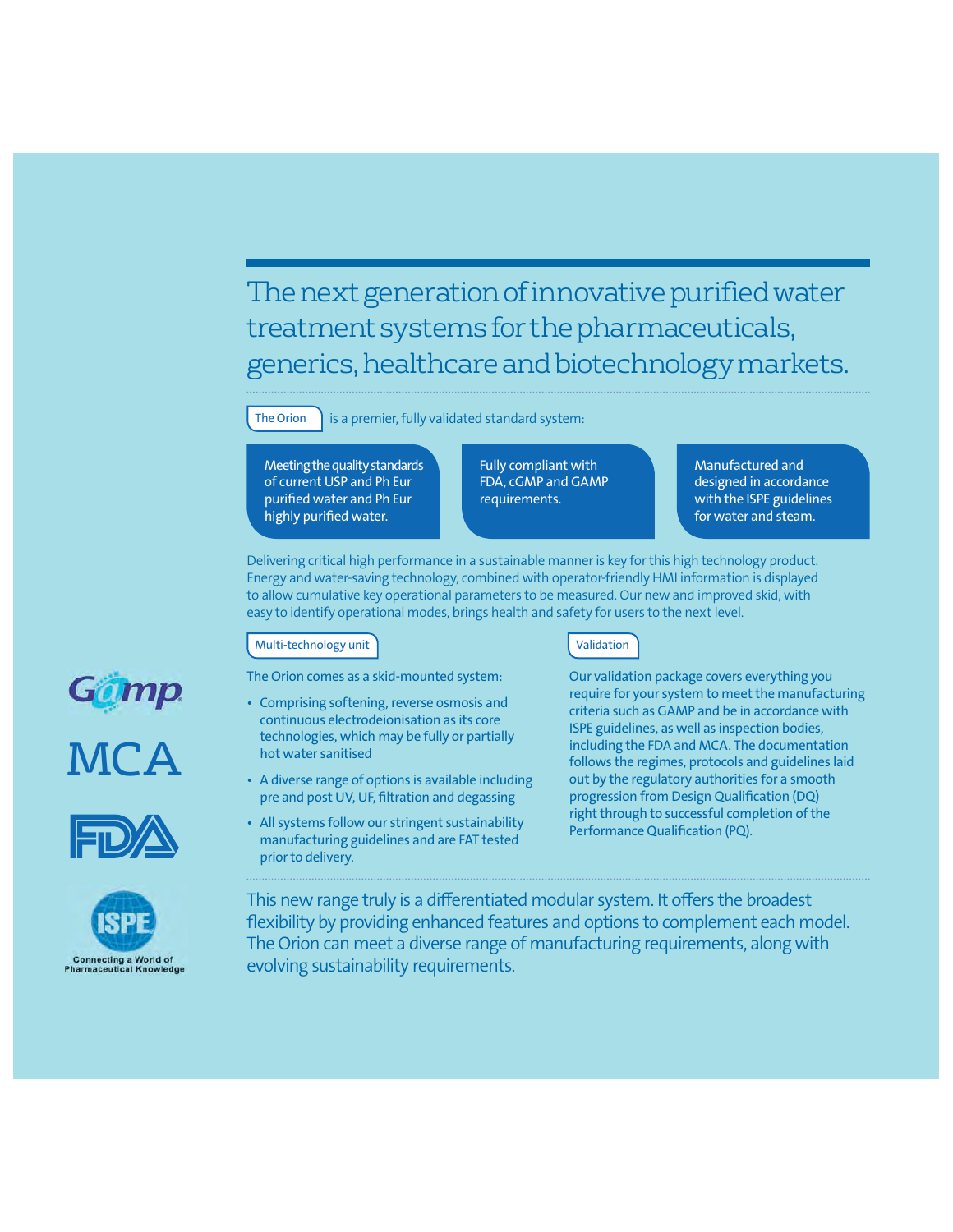# Environmental excellence and product efficiency

#### Embracing sustainable innovation

m

The Orion development helps to address today's environmental challenges by helping our customers to reduce their water and energy usage. All products and materials have been selected for optimum recyclability.

> **Greenhouse** gases

RECYCLABLE Carbon footprint up to reduction of CO released during operation 30% Water footprint up to recovered 40%

> Environmental footprint

of materials used with recyclable potential

99%

**MATERIALS WASTEWATER DISCHARGE** 

### Sustainability features

- Health and safety operational status lights
- Blueflux electrical motors
- Low energy full fit membranes
- 99% recyclable materials
- End-of-life components recycle guide
- Increased water efficiency process enhancements
- Reduced energy process enhancements
- Manufactured within environmental ISO 14001
- Chemical-free sanitisation
- Reduced water discharge during recycle
- Reduced product flow during recycle
- Integral recovery RO and concentrate recycle



Chemical footprint chemicals used during operation

Sustainable performance

RAW **MATERIALS** 

**ENERGY** 

**WATER**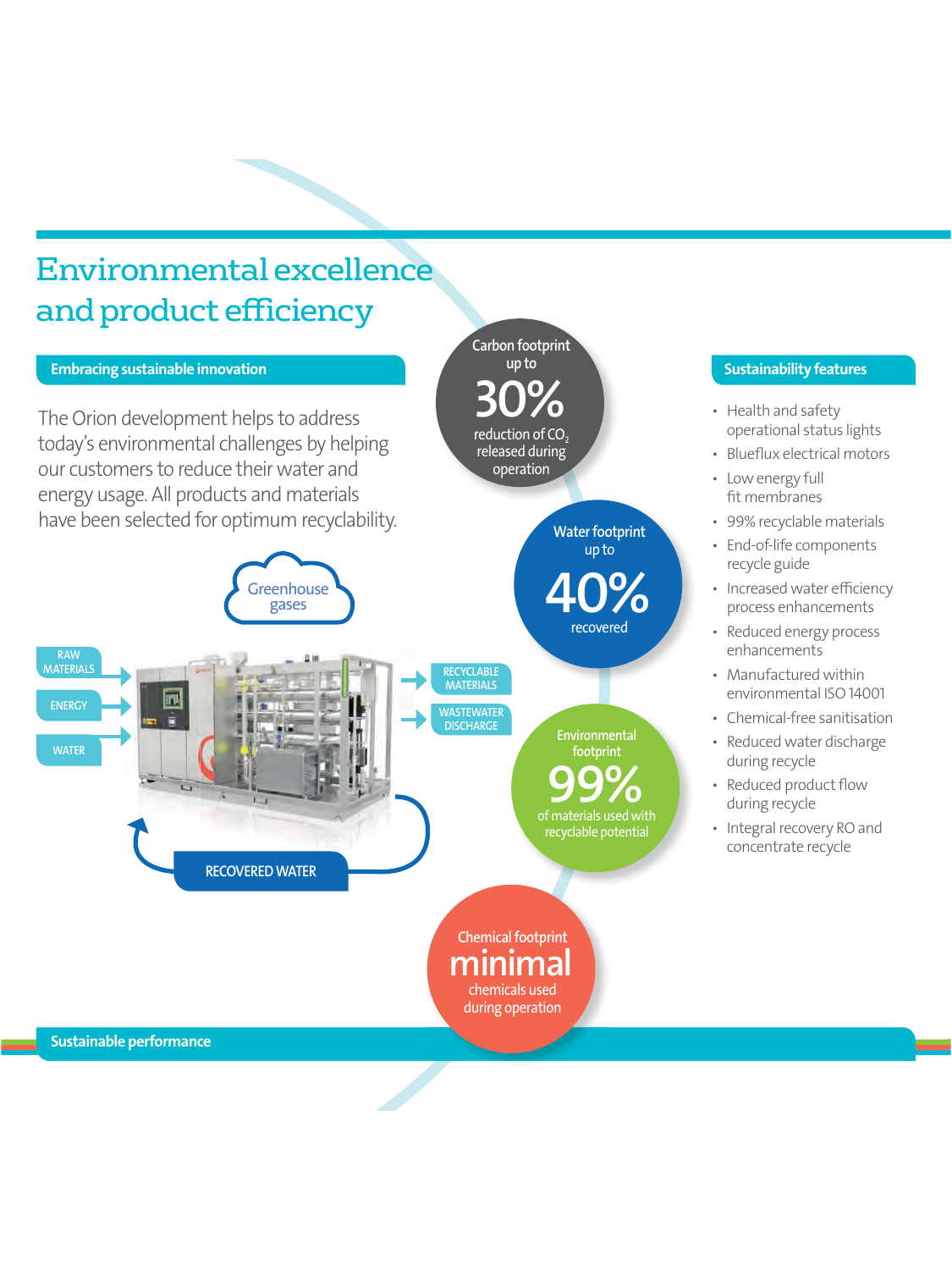| <b>Q</b> veoua              | Power Ub Delay                      | System Merez                  |                                      |                                        | DRIDN-4000          |
|-----------------------------|-------------------------------------|-------------------------------|--------------------------------------|----------------------------------------|---------------------|
| Performance Data            | <b>GOOTH</b>                        | <b>Channel</b>                | <b>Configuration</b>                 | Советнымита / Ока                      |                     |
| e.<br>00000 m <sup>3</sup>  | <b>COLLEGE</b>                      | m<br><b>Contract Contract</b> |                                      |                                        |                     |
| <b>CONTRACT</b><br>00000 kW |                                     | and construction              | <b>DOM:</b>                          | <b>Continued Inc.</b>                  |                     |
| 00000 kg                    |                                     | <b>COLLEGE</b>                | ÷                                    | The Company                            |                     |
|                             |                                     |                               |                                      | $\mathbf{u}$                           | <b>THE VIEW</b>     |
| 00.00 us/cm                 |                                     |                               | <br><b>CONTRACTOR</b>                | <b>The Intelligence</b>                | <b>PARTIES</b>      |
| <b>ATENIA</b><br>00000 L/H  | <b>DOM: NO</b>                      |                               | <b>In the United States</b><br>- - - | <b>CONTRACTOR</b><br><b>COLORED IN</b> | Allants.            |
|                             | m                                   |                               | وتيناك                               |                                        | <b>Janeiro H</b>    |
| <b>Sevings Sole 6</b>       | <b>System ba's ?</b><br><b>OBUS</b> | <b>Information is</b>         | tiporem jala 4                       |                                        | 31/12/2002 10/55/59 |

Our commitment to sustainability is at the heart of everything we do. This is reflected in our efforts to embed environmental and socially responsible business practices. We take opportunities to adapt and improve our products and services to meet the needs of our customers who want to achieve a sustainable future. Being the benchmark for sustainable development, we strive to help and support our customers to achieve their own sustainability goals, the driving force behind the new Orion.

# Reliable and proven purified wate intelligent innovation in the age of

#### Controls and instruments features

15" widescreen TFT HMI

Allen Bradley or Siemens PLC

Storage and distribution software

Sustainability display for:

- $CO<sub>2</sub>$
- Energy

• Water

Operational coloured status lights for improved health and safety Energy saving 'standby mode' Panel rating IP55 Thornton M800 (conductivity, pH, TOC) meter Integrated SMART module sensors Multi-level service access button Chart recorder for 21CFR Part II Output on HMI for remote PC mirroring High and low voltage segregation Ethernet communication card Multi-language 'Vision' digital intelligent portal

and remote monitoring

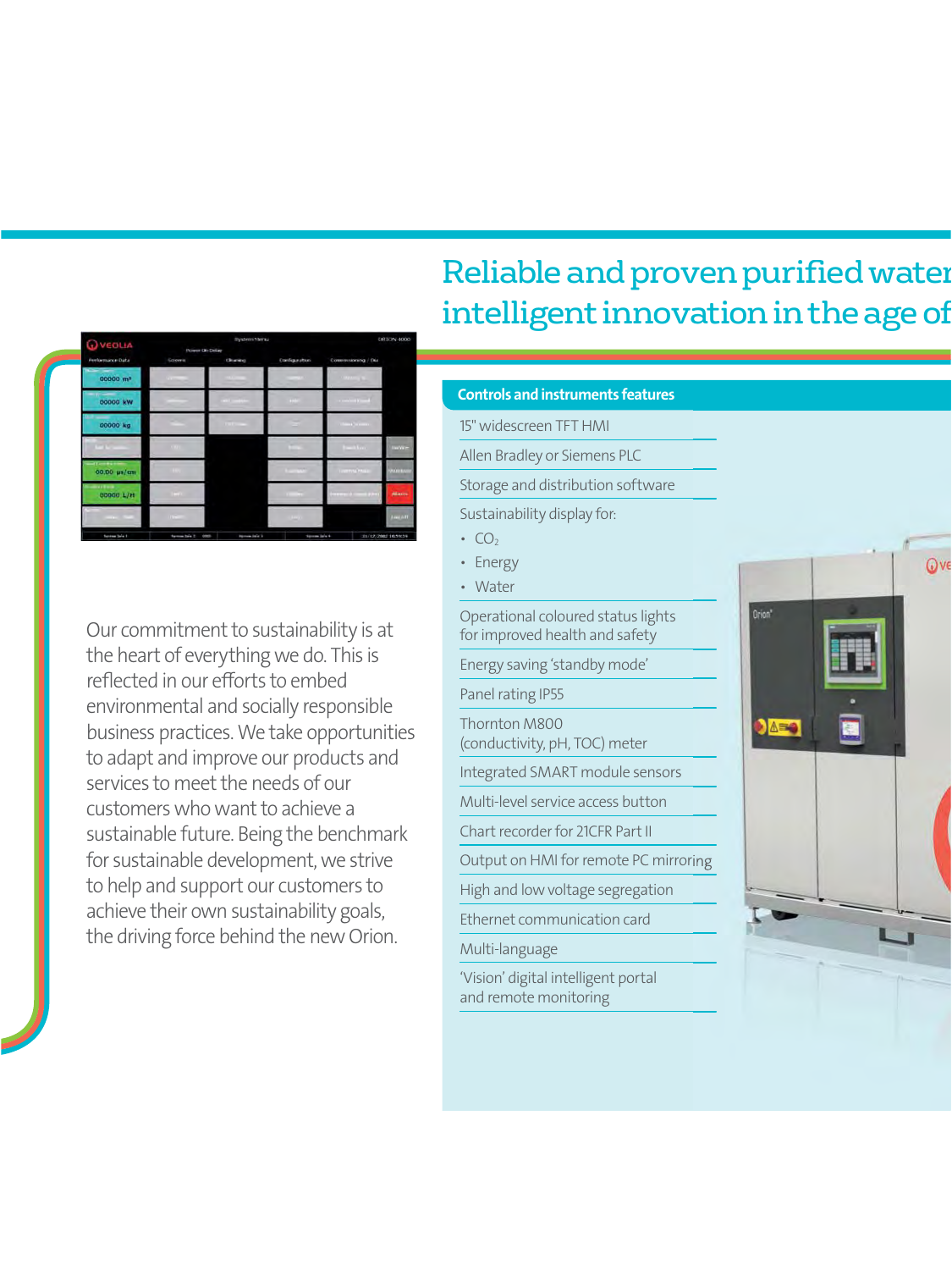# technology with sustainability



#### Process and mechanical features

High voltage, low level electrical distribution

Low voltage and controls high level distribution

Safety service light

Stainless steel or painted mild steel panel

Enhanced hygienic design for multi-purpose storage vessel

Increased range up to 20m<sup>3</sup>/hr

Pre UV

Post UV

Post UF

5 micron or carbon prefilter

Hot water sanitisation (>80°C)

Electrical hot water sanitisation heating with option for steam heating

Twin pass RO option (E Series)

Fill and recycle lines fill the purified water tank simultaneously

Sanitary sample valves

TOC monitor connection point

20% standard endoscopy on all welds, 100% upon request

ASME BPE pipework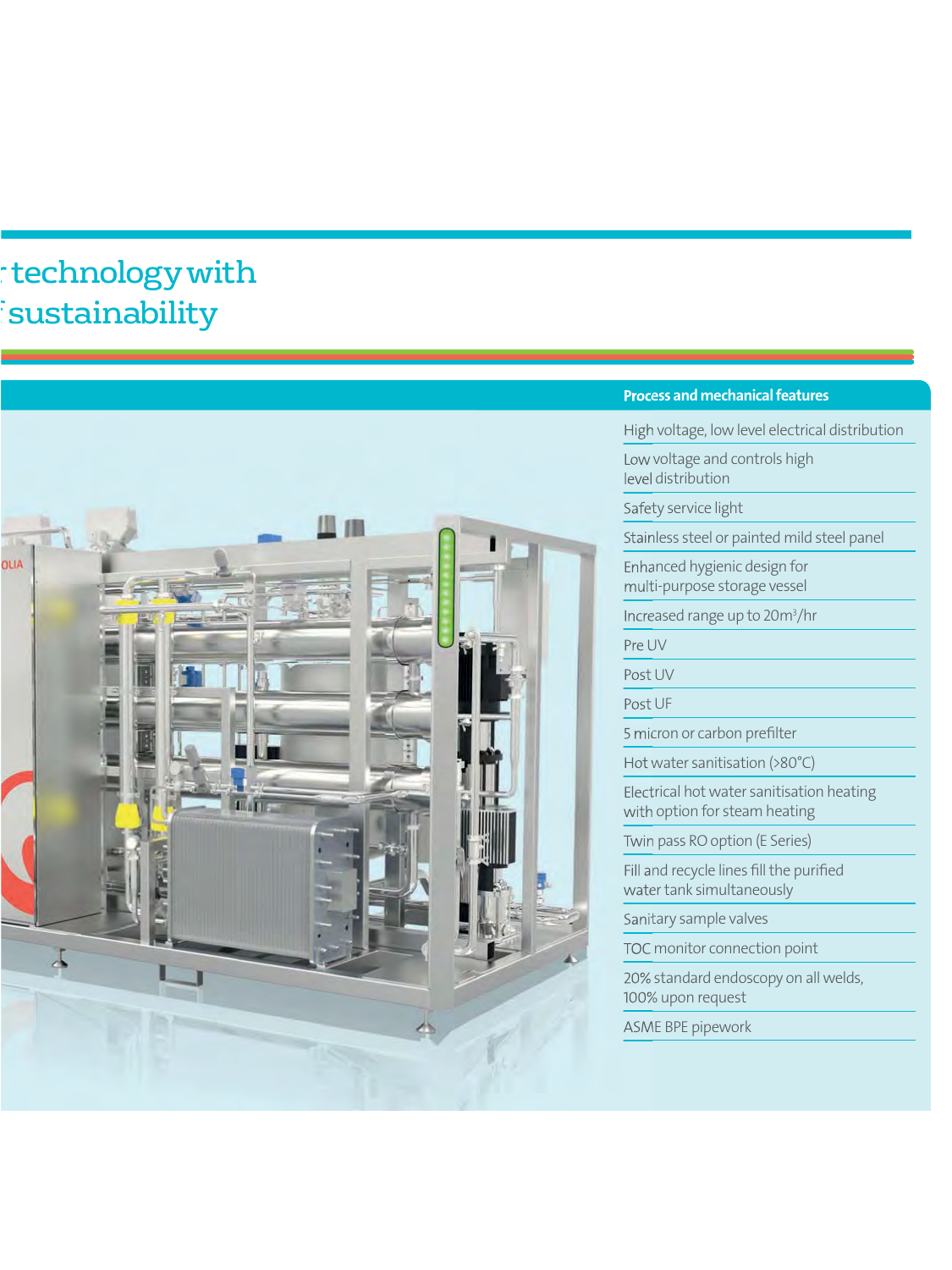# Specifications

|                                     | <b>C</b> Series | <b>E</b> Series | <b>S</b> Series |
|-------------------------------------|-----------------|-----------------|-----------------|
| Pre-Treatment Softener (Plastic)    |                 | $\Omega$        |                 |
| Pre-Treatment Softener (Stainless)  |                 | ✓               | J               |
| Water Saved Blue Display            |                 | J               | J               |
| <b>Energy Saved Blue Display</b>    |                 | J               | J               |
| Reduced Water Discharge             |                 | J               | J               |
| Reduced Product Flow During Recycle |                 | J               | J               |
| Integral Recovery RO                |                 |                 | J               |
| Reject Recycle Pump                 |                 | ۰               |                 |
| Single Pass RO                      |                 | ✓               | J               |
| Twin Pass RO                        |                 | $\Omega$        |                 |
| Continuous Electro-Deionisation     |                 | J               |                 |
| <b>Hot Water Sanitisation</b>       |                 | J               |                 |
| Low Energy Pumps                    |                 |                 |                 |
| RO/CDI Recovery Displayed           |                 |                 |                 |

| <b>Feed Water Requirements</b> |                                                                            |  |  |  |  |
|--------------------------------|----------------------------------------------------------------------------|--|--|--|--|
| General                        | Potable water free from organics,<br>colloids and suspended matter, SDI <1 |  |  |  |  |
| Free Chlorine                  | $< 0.25$ ppm                                                               |  |  |  |  |
| Temperature                    | $5 - 30^{\circ}$ C                                                         |  |  |  |  |
| Pressure                       | $4 - 6$ bar                                                                |  |  |  |  |

| Typical Treated Water Quality | <b>Standard Orion</b>                                           | Orion with UF Option                                           |
|-------------------------------|-----------------------------------------------------------------|----------------------------------------------------------------|
|                               | Meets current USP and Ph Eur<br>requirements for Purified Water | Meets current Ph Eur requirements<br>for Highly Purified Water |
| Conductivity                  | $< 0.2 \mu$ 5/cm                                                | $< 0.2 \mu$ 5/cm                                               |
| <b>TOC</b>                    | $<$ 250 ppb                                                     | $<$ 250 ppb                                                    |
| <b>Bacteria</b>               | <10 cfu/ml                                                      | <10 cfu/100ml                                                  |
| Endotoxins                    | N/A                                                             | <0.125 EU/ml                                                   |

| Orion Performance (Single Pass RO) |     |           |      |      |      |      |       |       |       |       |
|------------------------------------|-----|-----------|------|------|------|------|-------|-------|-------|-------|
| Model                              |     | 500       | 1000 | 2000 | 4000 | 6000 | 9000  | 12000 | 15000 | 20000 |
| Product (nominal)                  | 1/h | 500       | 1000 | 2000 | 4000 | 6000 | 9000  | 12000 | 15000 | 20000 |
| Feed C Series (nominal)            | 1/h | 625       | 1250 | 2500 | 5000 | 7500 | 13500 | 15000 | 18750 | 25000 |
| Feed S Series (nominal)            | 1/h | 560       | 1120 | 2240 | 4480 | 6720 | 10000 | 13350 | 16700 | 22250 |
| Recovery (range)                   | %   | $75 - 90$ |      |      |      |      |       |       |       |       |

| <b>Orion Dimensions (Single Pass RO)</b> |    |      |      |      |      |      |      |       |
|------------------------------------------|----|------|------|------|------|------|------|-------|
| Model                                    |    | 500  | 1000 | 2000 | 4000 | 6000 | 9000 | 12000 |
| Height                                   | mm |      | 2100 |      |      | 2420 |      | 2010  |
| Width                                    | mm |      | 3600 |      |      | 4000 |      | 5000  |
| Depth                                    | mm |      | 1400 |      |      | 1600 |      | 1800  |
| Weight (operational)                     | kg | 2100 | 2300 | 2600 | 4700 | 6000 | 5600 | 6400  |

Dimensions are approximate and vary with options selected. Dimensions exclude the salt/brine tanks and dosing tanks.

Dimensions for 9000 and above exclude the softeners which are not mounted on the Orion skid.

#### Standard - Not Available O Optional

| Pre-treatment                                            | <b>C</b> Series | <b>E</b> Series | <b>S</b> Series |
|----------------------------------------------------------|-----------------|-----------------|-----------------|
| Plastic Front End (Cold Softener)                        | V               | $\overline{O}$  |                 |
| Stainless Steel Front End (HWS Softener)                 |                 | J               | J               |
| Carbosoft                                                | $\Omega$        | $\Omega$        | Ō               |
| 5 Micron Filter                                          | J               | J               | J               |
| Carbon Cartridge Filter (In Place of<br>5 Micron Filter) | $\circ$         | $\overline{O}$  | o               |
| Caustic Dosing & Ph Monitor                              | $\Omega$        | $\Omega$        | O               |
| <b>Bisulphite Dosing &amp; ORP Monitor</b>               | $\Omega$        | $\Omega$        | $\Omega$        |
| Cl Monitoring (ORP)                                      | $\Omega$        | $\Omega$        | $\Omega$        |
| <b>Hardness Monitor</b>                                  | $\circ$         | $\Omega$        | $\overline{O}$  |
| Pre UV & Monitor                                         | $\circ$         | $\Omega$        | $\circ$         |
|                                                          |                 |                 |                 |
| <b>Main Treatment</b>                                    | <b>C</b> Series | <b>E</b> Series | <b>S</b> Series |
| Multi-Purpose Tank                                       | ✓               | √               | √               |
| <b>Electrical Heater</b>                                 | J               | J               | $\checkmark$    |
| <b>Steam Heating</b>                                     | ä,              | $\overline{O}$  | Ō               |
| Single Pass RO                                           | ✓               | ✓               | J               |
| Conc Recycle Pump                                        |                 |                 | Í               |
| <b>Integral Recovery RO</b>                              |                 |                 | J               |
| <b>Twin Pass RO</b>                                      |                 | $\Omega$        |                 |
| Degasser                                                 | $\circ$         | $\circ$         | O               |
| Cedi Unit                                                | J.              | J               | ✓               |
|                                                          |                 |                 |                 |
| <b>Post Treatment</b>                                    | <b>C</b> Series | <b>E</b> Series | <b>S</b> Series |
| Post UV & Monitor                                        | $\Omega$        | $\Omega$        | $\Omega$        |
| Post UF                                                  | $\circ$         | $\circ$         | $\overline{O}$  |
| Controls                                                 | <b>C</b> Series | <b>E</b> Series | <b>S</b> Series |
| Siemens PLC and HMI                                      | ✓               | ✓               | ✓               |
| Allen Bradley PLC and HMI                                | $\Omega$        | $\Omega$        | O               |
| Painted Steel Control Panel                              | ✓               | $\Omega$        | $\overline{O}$  |
| <b>Stainless Steel Control Panel</b>                     | $\circ$         | $\checkmark$    | ✓               |
| 21 CFR PT 11                                             | $\circ$         | $\circ$         | Ō               |
| Paperless Chart Recorder                                 | $\circ$         | $\circ$         | Ō               |
| Remote Monitoring by Vision                              | $\circ$         | $\overline{O}$  | Ō               |

| Pipe                                 | <b>C</b> Series | <b>E</b> Series | <b>S</b> Series |
|--------------------------------------|-----------------|-----------------|-----------------|
| ASME BPE Product Pipework RO Onwards |                 |                 |                 |
| <b>TOC Sample Point</b>              |                 | ο               |                 |
| Purified Water Tank Valve(s)         |                 |                 |                 |

Control of Distribution System **Control** o **O** O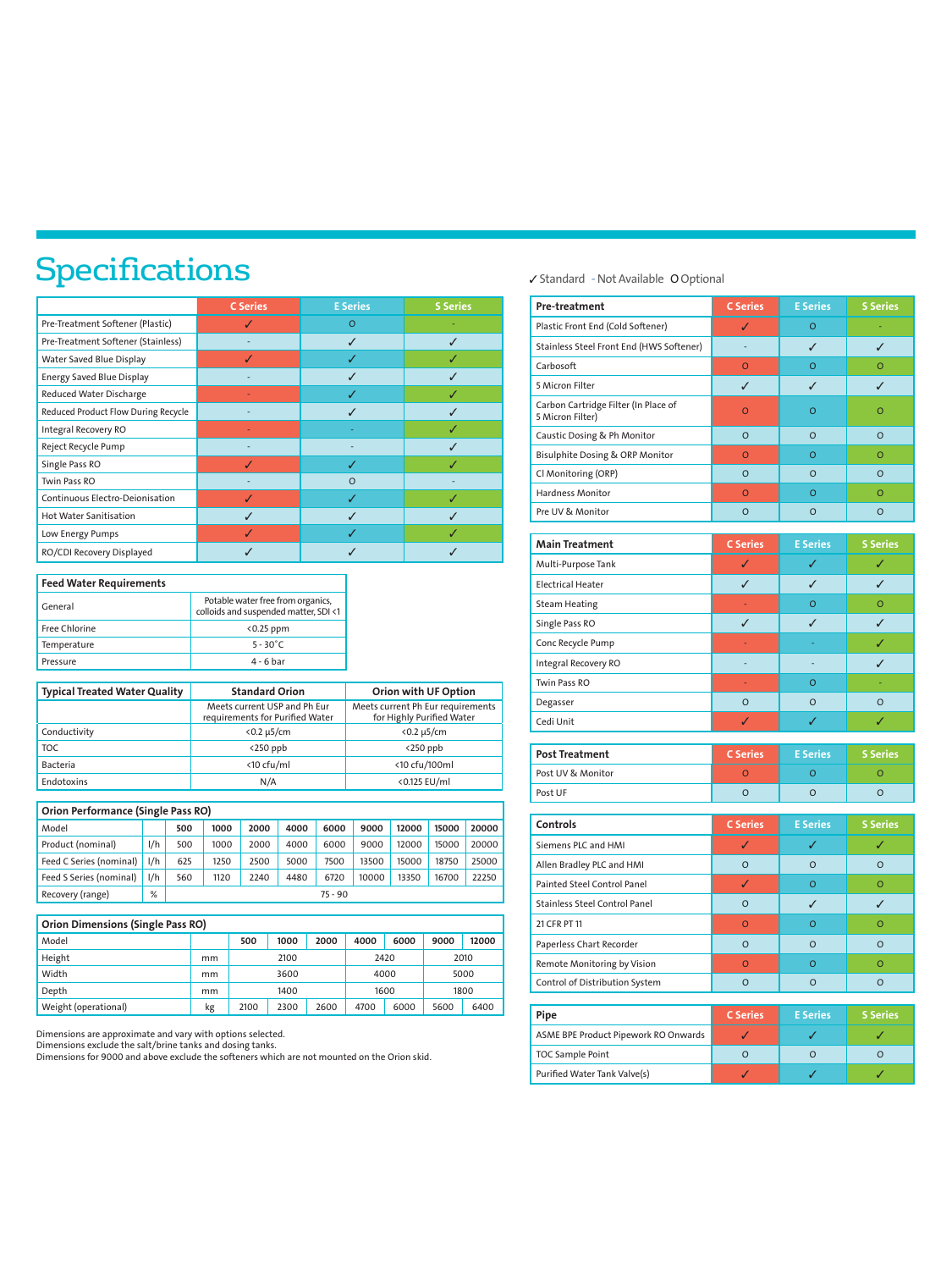**Sustainability** 

is at the core of the Orion. Energy and water efficiencies are displayed on all models and all materials of construction have been selected for optimum reuse and recycle at the end-of-life.

### **Series**

Our premier Orion meets the ultimate requirements for sustainability. **Optimised** technologies reduce overall energy and water consumption and offers long-term operational savings.

### **Series**

Our mid-range Orion reduces waste water during recycle mode. It also conserves energy to meet good environmental practices.



### **Orion Series**

Orion com bines its pedigree of providing compendial puri fi ed water throu gh tried and teste d process excellence with sustainability<br>features at its core The result is an unrivalled water technology package.

Available in three models with an expanded range of<br>flow rates from

0.5 to 20 m 3 /hr

the Orion is an evolution in modular water treatment.

### **Series**

Our classic Orion, offers you the core Orion technology within the most economical investment package.



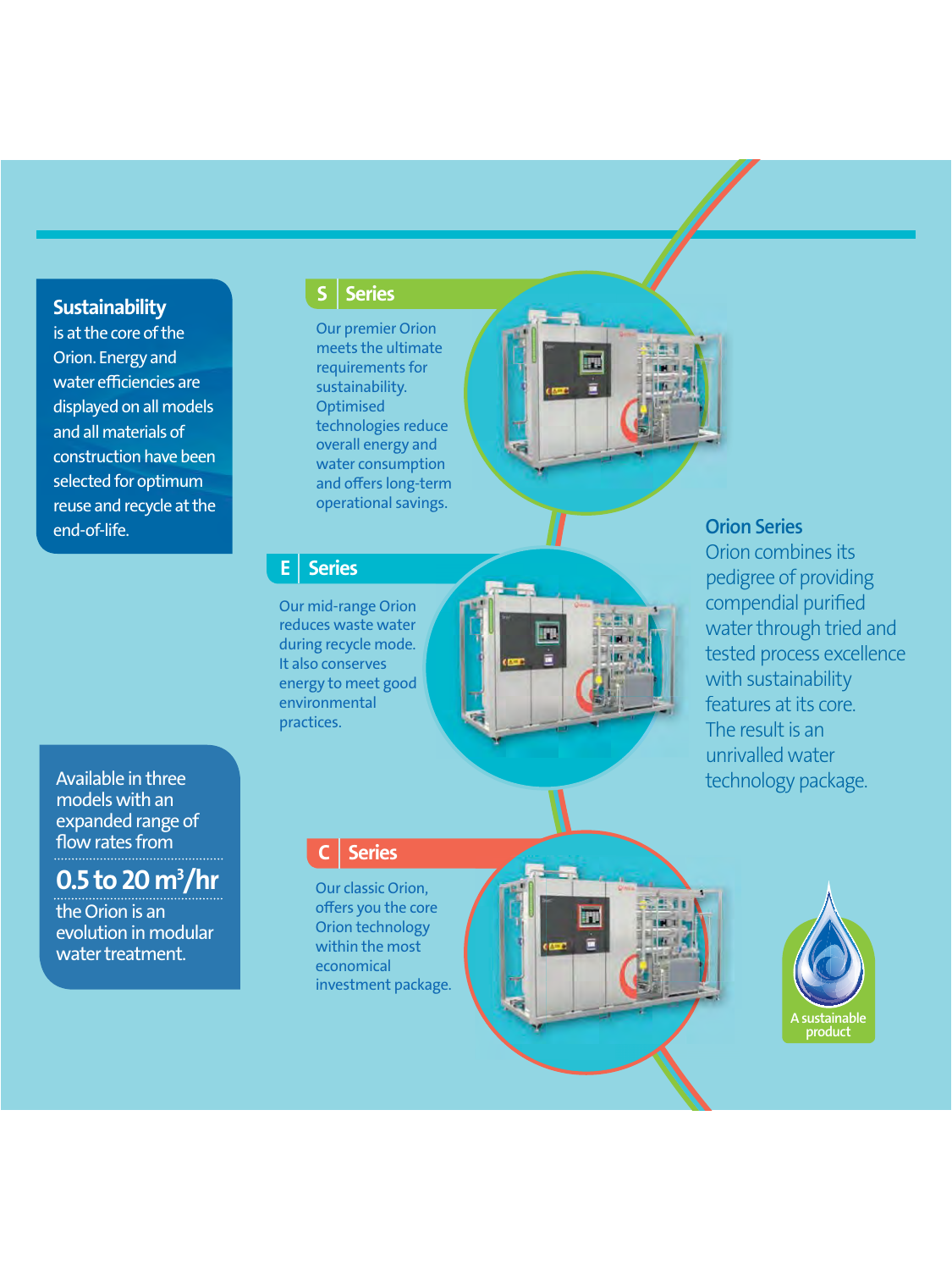## Service and maintenance

We offer a variety of service and maintenance contracts to ensure continual compliance and the assurance that your Orion delivers the optimum performance.

Safeguard critical processes which rely on continuous supply of purified water

Minimise equipment failures and downtime

Ensure regulatory compliance

Maximise availability

Meet water quality and quantity

Optimise operating costs ensuring environmental efficiency

Extend equipment life

Health and safety is our number one priority

We specialise in delivering unrivalled service and maintenance for your process water requirements through operational excellence



Service excellence